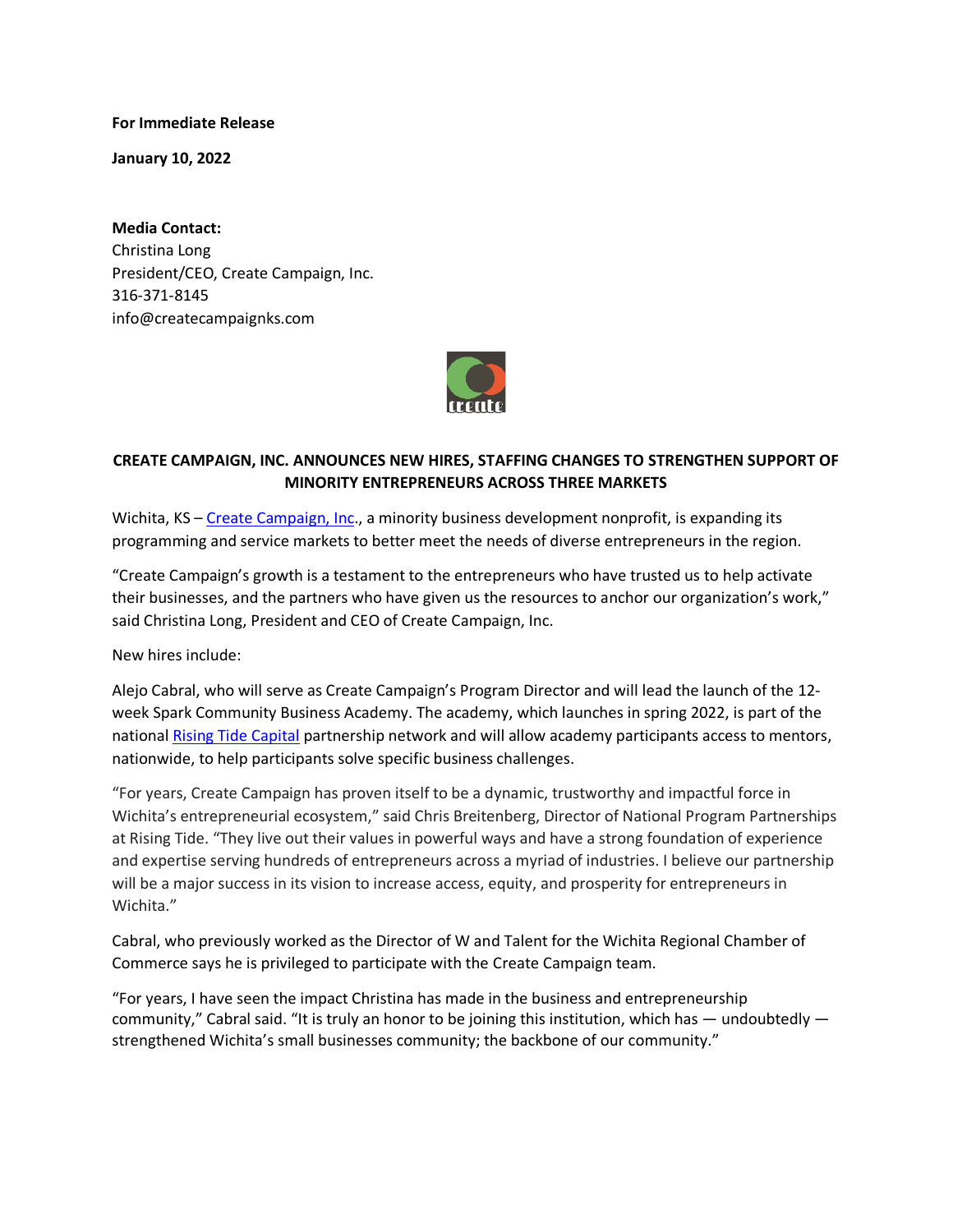Desiree' Allen, who has more than 10 years of corporate and nonprofit experience in recruitment, team building, professional development, strategic implementation and company collaboration, will serve as Create Campaign's Operations Director. Allen will manage logistics, data collection and analysis and provide administration support for the organization and its programming expansion.

"As I began to unpack the economic disparity and the systemic challenges, I found myself engulfed in emotions," Allen said of the barriers facing underrepresented entrepreneurs. "I wanted to help. I did not want to be a victim nor complicit.

"As James Baldwin said, 'Not everything that is faced can be changed, but nothing can be changed until it is faced.' So, here I am, facing those challenges and hopeful that I can do my part to create change courtesy of Create Campaign, Inc."

The organization is also announcing the position change of Iesha Henderson, who will serve as Create Campaign's Graphic Designer after previously serving as its Administrative Support Specialist. Henderson joined Create Campaign in 2019.

Create Campaign's expansion is being fueled by the partner engagement support of [Stand Together](https://standtogetherfoundation.org/)  [Foundation,](https://standtogetherfoundation.org/) which sees the potential to bring the power of entrepreneurship and expand the pathways to economic empowerment for untapped, talented entrepreneurs throughout Wichita.

Expansion partners, to date, are: Fidelity Bank, Koch Industries, Tom and Katherine Kirk, 6 Meridian, INTRUST Bank and NetWork Kansas.

Create Campaign's programming expansion comes as the organization reestablishes itself in Kansas City, KS following the shift to virtual service support due to the COVID-19 pandemic as well as launching Create Campaign Omaha featuring the nonprofit's curriculum that will be delivered by trained instructors through the POC Collaborative and the Nebraska Enterprise Fund.

A virtual information session for the Wichita-based Spark Community Business Academy will be held on Zoom from 6 p.m.-7 p.m. on January 25, 2022. Information sessions are free and are for business owners who are interested in the Spark Community Business Academy. To register for the session, please visit: [www.createcampaignks.com/spark.](https://www.createcampaignks.com/spark)

"The opportunities ahead for this organization are endless," Long said of Create Campaign. "What began as an event in 2015 is truly transforming into a regional hub for minority business growth, innovation and wealth generation."

For more information about Create Campaign, Inc., please visit[: www.createcampaignks.com](https://www.createcampaignks.com/) or email info@createcampaignks.com.

About Create Campaign, Inc.

*Create Campaign, Inc. is a 501c3 tax-exempt nonprofit founded to activate urban entrepreneurs in Kansas to launch, innovate and grow. The organization provides workshops, trainings, microloan funds, business coaching and interactive networking opportunities for diverse entrepreneurs. With a service reach across three markets, Create Campaign is positioned to be a hub of minority business growth,*